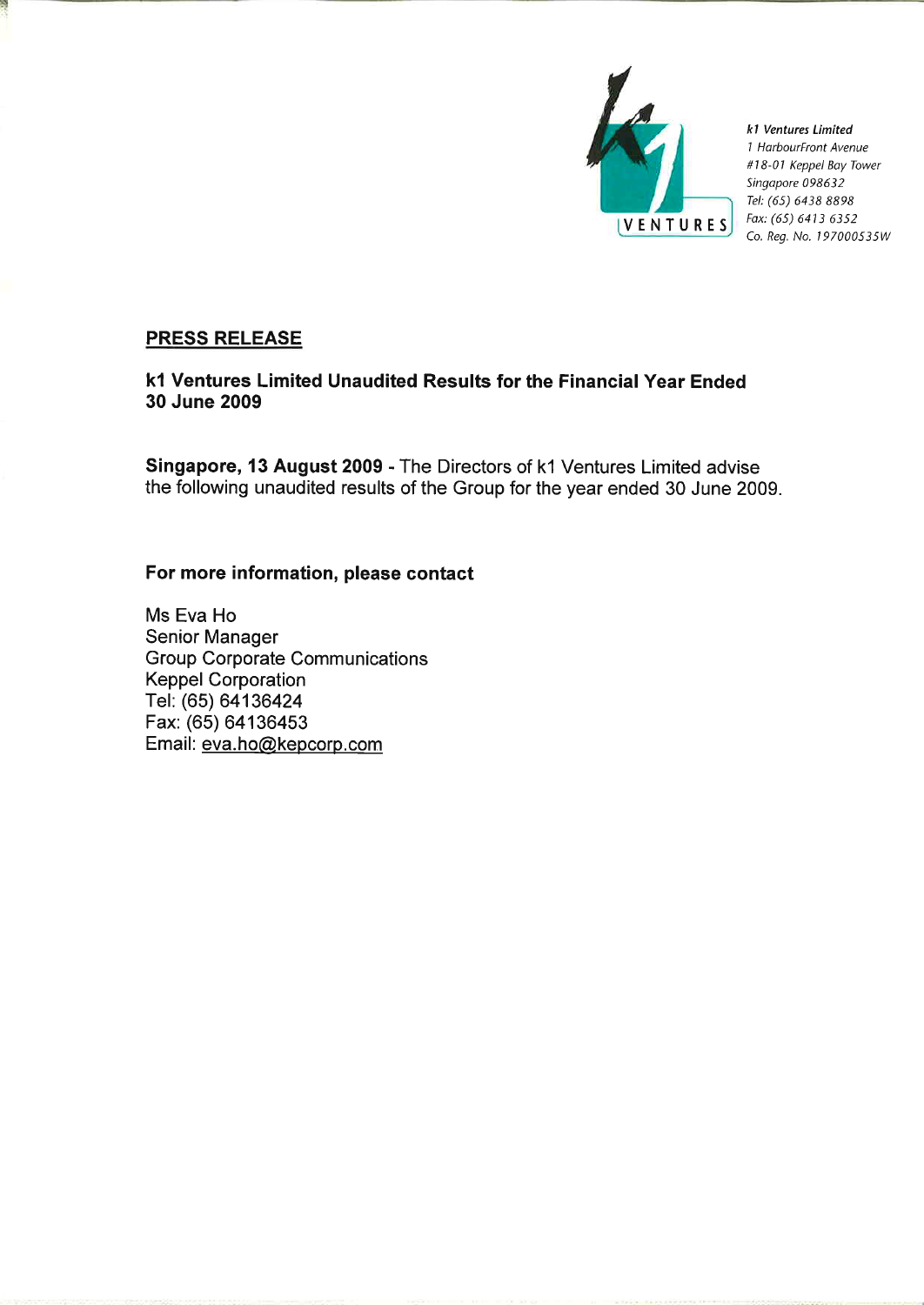# **K1 VENTURES LIMITED**

Co. Reg. No. 197000535W (Incorporated in the Republic of Singapore)

## **FULL YEAR FINANCIAL STATEMENTS & DIVIDEND ANNOUNCEMENT**

### **UNAUDITED RESULTS FOR YEAR ENDED 30 JUNE 2009**

The Directors of **k1 Ventures Limited** advise the following unaudited results of the Group for the year ended 30 June 2009.

### **1. GROUP PROFIT AND LOSS ACCOUNT for the year ended 30 June 2009**

|                                                                                | Note | 1 Jul 08<br>to<br>30 Jun 09 | 1 Jul 07<br>to<br>30 Jun 08 | $+$ /(-) %    |
|--------------------------------------------------------------------------------|------|-----------------------------|-----------------------------|---------------|
|                                                                                |      | \$'000                      | \$'000                      |               |
| <b>Continuing Operations</b>                                                   |      |                             |                             |               |
| Revenue                                                                        | 1a   | 99,132                      | 350,233                     | (71.70)       |
| Raw materials & consumables used<br>Net carrying value of investments disposed |      | (5, 181)                    | (14,603)<br>(74, 238)       | (64.52)<br>ΝM |
| Staff costs                                                                    |      | (11, 926)                   | (13,665)                    | (12.73)       |
| Depreciation and amortisation                                                  |      | (53, 738)                   | (47, 759)                   | 12.52         |
| Other operating expenses                                                       |      | (23, 827)                   | (33, 280)                   | (28.40)       |
| <b>Operating profit</b>                                                        |      | 4,460                       | 166,688                     | (97.32)       |
| Finance expenses                                                               |      | (13, 554)                   | (25, 534)                   | (46.92)       |
| Foreign exchange gain/(loss)<br>Share of results of associated                 |      | 2,778                       | (11, 844)                   | NM            |
| company and joint ventures                                                     |      | 12,452                      | 7,217                       | 72.54         |
| <b>Profit before taxation</b>                                                  |      | 6,136                       | 136,527                     | (95.51)       |
| Taxation                                                                       |      | (195)                       | (55, 812)                   | (99.65)       |
| <b>Profit from continuing operations</b>                                       |      | 5,941                       | 80,715                      | (92.64)       |
| <b>Discontinued Operations</b>                                                 |      |                             |                             |               |
| Loss from discontinued operations                                              | 1g   |                             | (689)                       | NΜ            |
| <b>Profit for the year</b>                                                     |      | 5,941                       | 80,026                      | (92.58)       |
| Attributable to:                                                               |      |                             |                             |               |
| Shareholders of the Company                                                    |      |                             |                             |               |
| Profit from continuing operations<br>Loss from discontinued operations         |      | 5,306                       | 72,868                      | (92.72)<br>ΝM |
|                                                                                |      | 5,306                       | (689)<br>72,179             | (92.65)       |
| Minority interest                                                              |      | 635                         | 7,847                       | (91.91)       |
|                                                                                |      | 5,941                       | 80,026                      | (92.58)       |
| <b>EBITDA*</b>                                                                 |      | 73,428                      | 209,820                     | (65.00)       |
| Earnings per ordinary share                                                    |      |                             |                             |               |
| Continuing and discontinued operations                                         |      |                             |                             |               |
| basic                                                                          | 1d   | $0.25$ cts                  | 3.37 cts                    | (92.58)       |
| diluted                                                                        | 1d   | $0.25$ cts                  | 3.36 cts                    | (92.56)       |
| Continuing operations                                                          |      |                             |                             |               |
| basic                                                                          | 1d   | $0.25$ cts                  | 3.40 cts                    | (92.65)       |
| diluted                                                                        | 1d   | $0.25$ cts                  | 3.39 cts                    | (92.63)       |

\* EBITDA is defined as profit before tax, finance expenses, depreciation and amortisation for continuing operations. \*\* NM – Not meaningful

Note:

Discontinued Operation reflects the Group's activities in Mid Pac Petroleum, LLC ("Mid Pac"), the retail gasoline operations in Hawaii.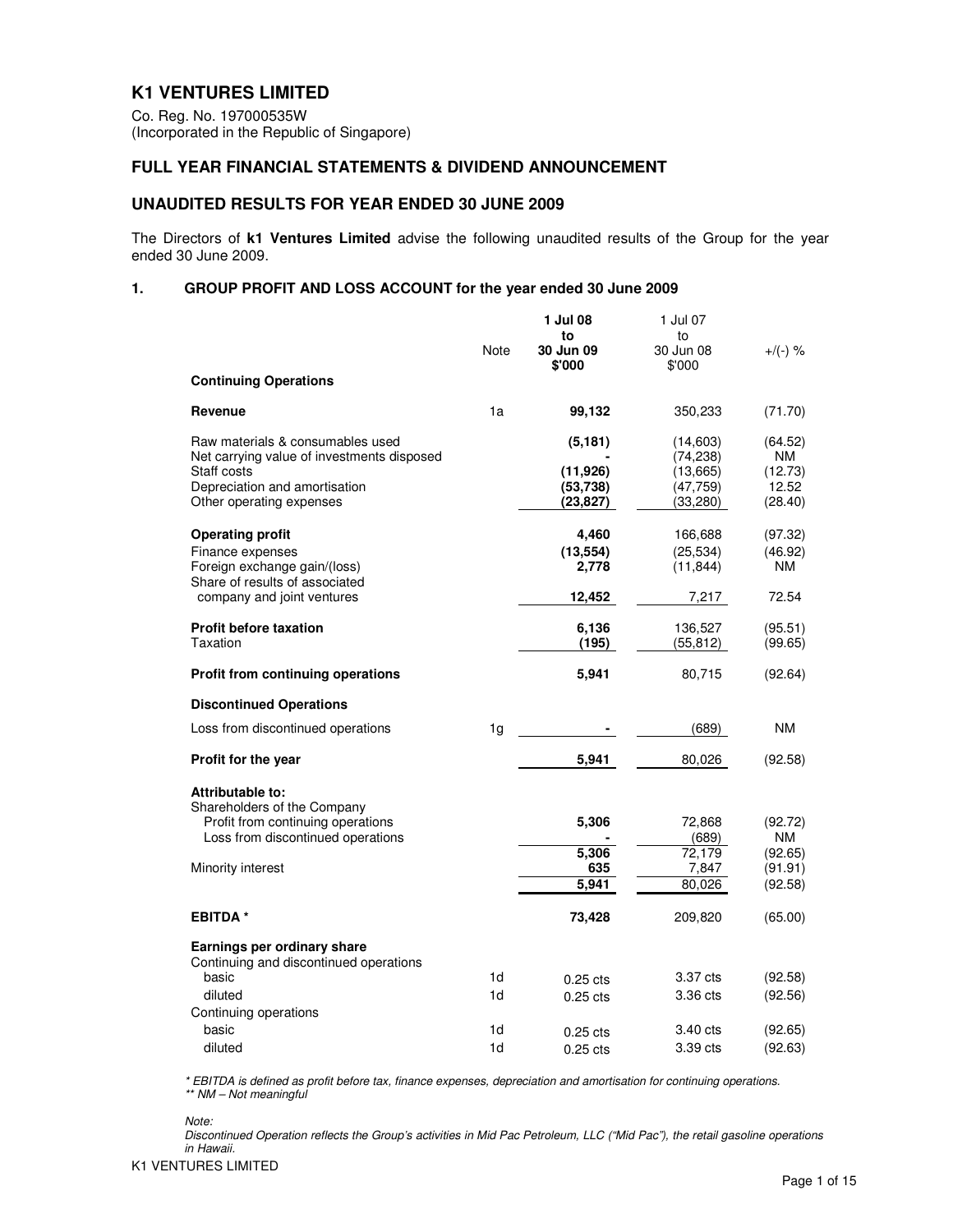## **NOTES TO GROUP PROFIT AND LOSS ACCOUNT**

# 1a. Breakdown of revenue

|                                     | 1 Jul 08<br>to<br>30 Jun 09<br>\$'000 | 1 Jul 07<br>to<br>30 Jun 08<br>\$'000 | $+$ /(-) % |
|-------------------------------------|---------------------------------------|---------------------------------------|------------|
| <b>Continuing operations</b>        |                                       |                                       |            |
| Revenue from transportation leasing | 86,294                                | 124,480                               | (30.68)    |
| Proceeds from sale of investments   | 1,496                                 | 202,928                               | (99.26)    |
| Dividend income                     |                                       | 961                                   | <b>NM</b>  |
| Interest income from:               |                                       |                                       |            |
| - Related parties                   | 1,149                                 | 3,676                                 | (68.74)    |
| - Others                            | 668                                   | 3,960                                 | (83.13)    |
| <b>Others</b>                       | 9,525                                 | 14,228                                | (33.05)    |
|                                     | 99,132                                | 350,233                               | (71.70)    |
| <b>Discontinued operations</b>      |                                       |                                       |            |
| Revenue from gasoline operations    |                                       | 45,561                                | <b>NM</b>  |
| Others                              |                                       | 397                                   | <b>NM</b>  |
|                                     |                                       | 45.958                                | <b>NM</b>  |
| Consideration for sale of business  |                                       | 69.911                                | <b>NM</b>  |
|                                     |                                       | 115,869                               | <b>NM</b>  |
|                                     | 99,132                                | 466,102                               | (78.73)    |

1b. Pre-tax profit of the Group is arrived at after crediting/(charging) the following:

|                                                        | 1 Jul 08<br>to<br>30 Jun 09<br>\$'000 | 1 Jul 07<br>to<br>30 Jun 08<br>\$'000 | $+$ /(-) % |
|--------------------------------------------------------|---------------------------------------|---------------------------------------|------------|
| <b>Continuing operations</b>                           |                                       |                                       |            |
| Profit on disposal of fixed assets                     | 3,657                                 | 9.017                                 | (59.44)    |
| Profit on sale of investments                          | 1,496                                 | 128,690                               | (98.84)    |
| (Provision)/write-back of provision for doubtful debts | (54)                                  | 125                                   | <b>NM</b>  |
| Fair value gain - derivatives                          |                                       | 17                                    | <b>NM</b>  |
| <b>Discontinued operations</b>                         |                                       |                                       |            |
| Profit on disposal of subsidiary                       |                                       | 3.115                                 | <b>NM</b>  |
| Loss on disposal of fixed assets                       |                                       | 1.032                                 | <b>NM</b>  |

1c. There was no material adjustment for under or over provision of tax in respect of prior years.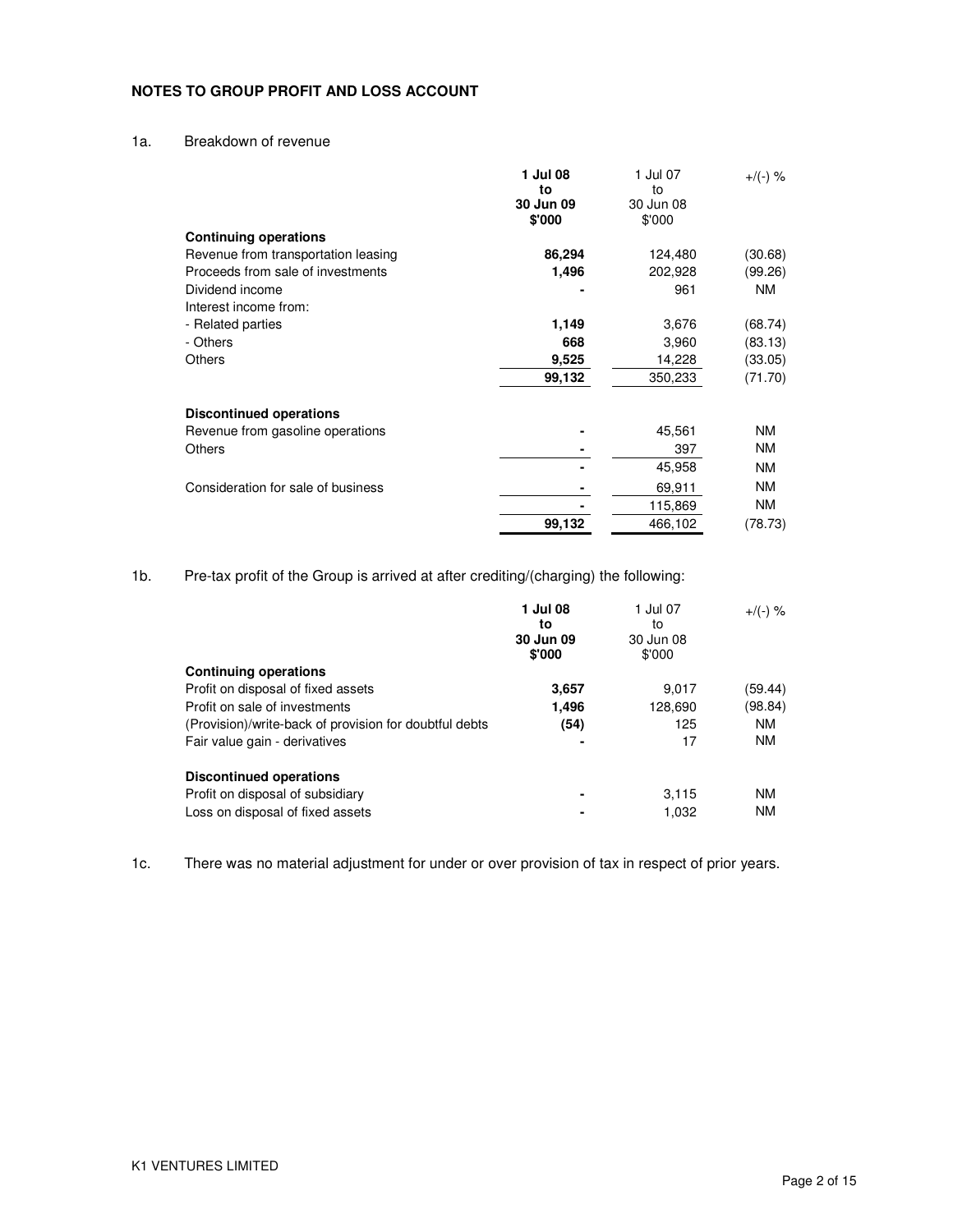# 1d. Earnings per ordinary share

|                                                                                                | <b>GROUP</b> |           |           |
|------------------------------------------------------------------------------------------------|--------------|-----------|-----------|
|                                                                                                | 1 Jul 08     | 1 Jul 07  |           |
|                                                                                                | to           | to        | $+/(-)$ % |
|                                                                                                | 30 Jun 09    | 30 Jun 08 |           |
| From continuing and discontinued operations                                                    |              |           |           |
| Earnings per Ordinary share of the Group<br>based on net profit attributable to shareholders:- |              |           |           |
| Based on weighted average number of shares<br>(i)                                              | $0.25$ cts   | 3.37 cts  | (92.58)   |
| - Weighted average number of shares ('000)                                                     | 2,165,603    | 2,140,270 | 1.18      |
| On a fully diluted basis<br>(ii)                                                               | $0.25$ cts   | 3.36 cts  | (92.56)   |
| - Adjusted weighted average number of shares ('000)                                            | 2,165,677    | 2,150,754 | 0.69      |
| From continuing operations                                                                     |              |           |           |
| Earnings per Ordinary share of the Group<br>based on net profit attributable to shareholders:- |              |           |           |
| Based on weighted average number of shares<br>(i)                                              | $0.25$ cts   | 3.40 cts  | (92.65)   |
| - Weighted average number of shares ('000)                                                     | 2,165,603    | 2,140,270 | 1.18      |
| On a fully diluted basis<br>(ii)                                                               | $0.25$ cts   | 3.39 cts  | (92.63)   |
| - Adjusted weighted average number of shares ('000)                                            | 2,165,677    | 2,150,754 | 0.69      |

# 1e. There was no extraordinary item during the period.

## 1f. Breakdown of revenue and operating (loss)/profit

|                                                                                                        | <b>GROUP</b> |           |           |  |
|--------------------------------------------------------------------------------------------------------|--------------|-----------|-----------|--|
|                                                                                                        | 1 Jul 08     | 1 Jul 07  |           |  |
|                                                                                                        | to           | to        | $+$ /(-)% |  |
|                                                                                                        | 30 Jun 09    | 30 Jun 08 |           |  |
|                                                                                                        |              |           |           |  |
| <b>First half</b>                                                                                      |              |           |           |  |
| Revenue reported for first half year                                                                   | 52,879       | 174,032   | (69.62)   |  |
|                                                                                                        |              |           |           |  |
|                                                                                                        |              |           |           |  |
| Operating profit after tax before deducting minority                                                   |              |           |           |  |
| interests reported for first half year                                                                 | 6,607        | 37,464    | (82.36)   |  |
|                                                                                                        |              |           |           |  |
|                                                                                                        |              |           |           |  |
|                                                                                                        |              |           |           |  |
| Second half                                                                                            |              |           |           |  |
| Revenue reported for second half year                                                                  | 46,253       | 176,201   | (73.75)   |  |
|                                                                                                        |              |           |           |  |
|                                                                                                        |              |           |           |  |
|                                                                                                        |              |           |           |  |
| Operating (loss)/profit after tax before deducting minority<br>interests reported for second half year | (666)        | 43,251    | <b>NM</b> |  |
|                                                                                                        |              |           |           |  |
|                                                                                                        |              |           |           |  |
|                                                                                                        |              |           |           |  |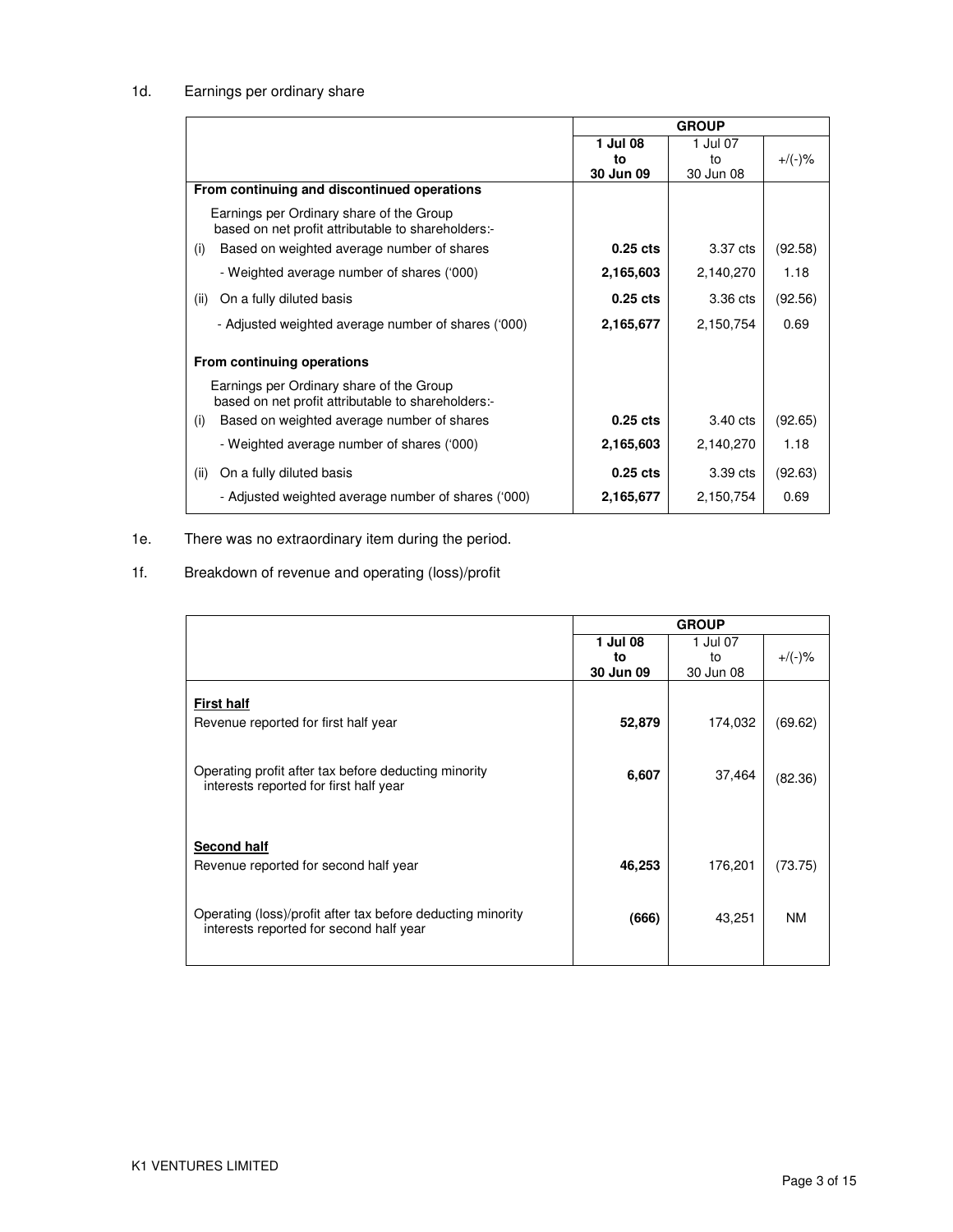#### 1g. Discontinued operations

 Discontinued operation reflects the Group's activities in Mid Pac. Mid Pac engaged in the business of acquiring, distributing and marketing petroleum products in Hawaii through 51 retail gas stations and sub-marketers and resellers.

 On 17 August 2007, the Company announced that an agreement was entered into for the sale of Mid Pac. The sale was completed on 31 August 2007.

i) An analysis of the results of discontinued operations is as follows:

|                                             | 1 Jul 07  |
|---------------------------------------------|-----------|
|                                             | to        |
|                                             | 30 Jun 08 |
|                                             | \$'000    |
| <b>Operations</b>                           |           |
| Revenue                                     | 45,958    |
| <b>Expenses</b>                             | (44,503)  |
| Profit before tax                           | 1,455     |
|                                             |           |
| <b>Profit from sale of business</b>         |           |
| Consideration                               | 69,911    |
| Net carrying value of assets disposed       | (66,796)  |
| Gain on disposal of discontinued operations | 3,115     |
|                                             |           |
| Profit before tax for the year              | 4,570     |
| Taxation                                    | (5,259)   |
| Loss after tax                              | (689)     |

ii) The impact of the discontinued operations on the cashflows of the Group is as follows:

|                     | 1 Jul 07  |
|---------------------|-----------|
|                     | to        |
|                     | 30 Jun 08 |
|                     | \$'000    |
| Operating cashflows | 1,291     |
| Investing cashflows | 2,403     |
| Financing cashflows | (12, 205) |
| Net cashflows       | (8,511)   |
|                     |           |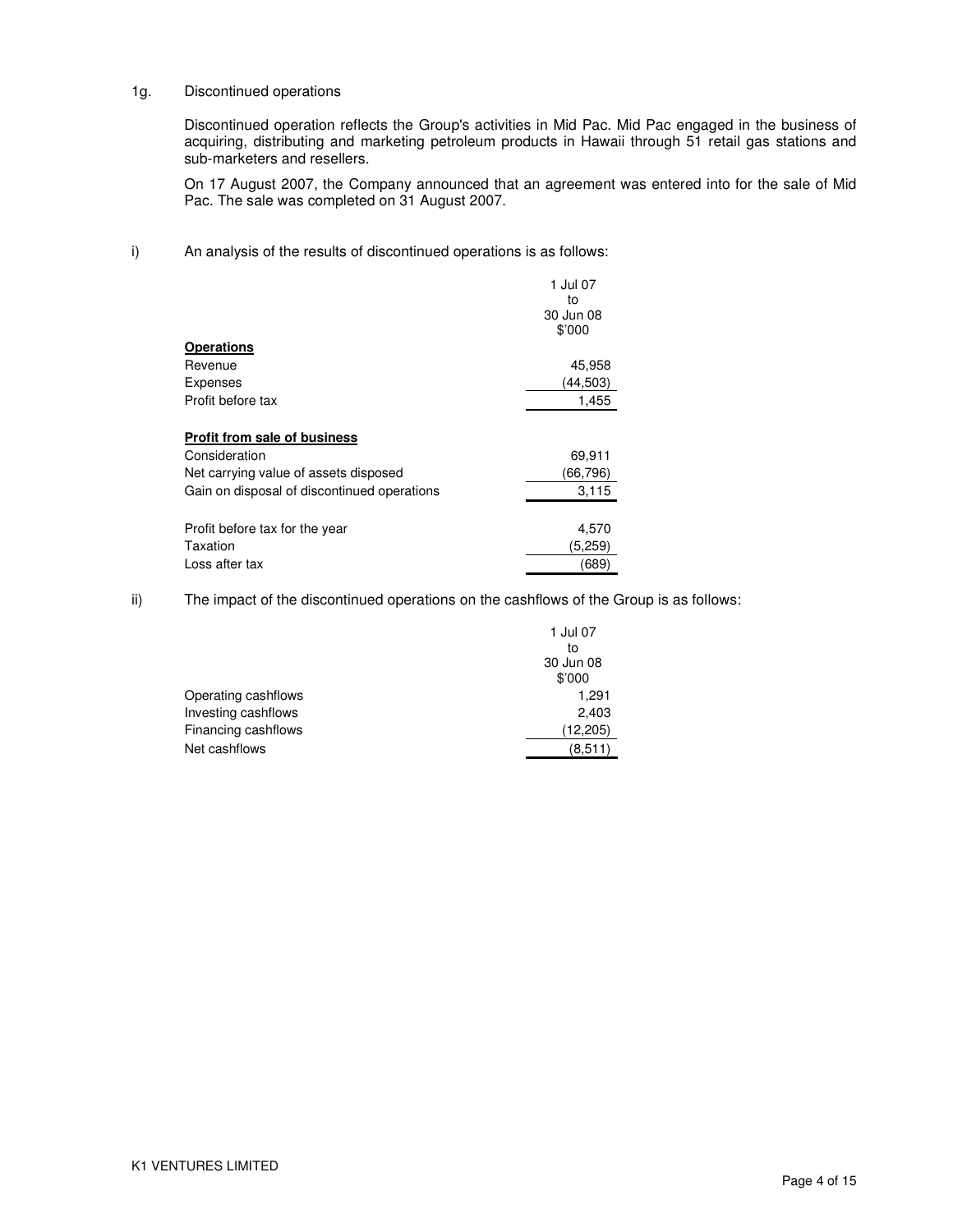# **2. BALANCE SHEETS as at 30 June 2009**

|                                                            |      | Group                        |                              | Company                      |                              |
|------------------------------------------------------------|------|------------------------------|------------------------------|------------------------------|------------------------------|
|                                                            | Note | As at<br>30 Jun 09<br>\$'000 | As at<br>30 Jun 08<br>\$'000 | As at<br>30 Jun 09<br>\$'000 | As at<br>30 Jun 08<br>\$'000 |
| <b>Share capital</b>                                       |      | 196,437                      | 196,437                      | 196,437                      | 196,437                      |
| <b>Reserves</b>                                            |      | 223,116                      | 353,729                      | 116,096                      | 225,401                      |
| Share capital & reserves                                   |      | 419,553                      | 550,166                      | 312,533                      | 421,838                      |
| <b>Minority interests</b>                                  |      | 54,249                       | 50,358                       |                              |                              |
| Capital employed                                           |      | 473,802                      | 600,524                      | 312,533                      | 421,838                      |
| <b>Represented by:</b>                                     |      |                              |                              |                              |                              |
| <b>Fixed assets</b>                                        |      | 408,232                      | 439,394                      |                              | 2                            |
| <b>Subsidiaries</b>                                        |      |                              |                              | 288,314                      | 287,127                      |
| Associated company and joint ventures                      |      | 49,702                       | 39,376                       |                              |                              |
| <b>Available-for-sale investments</b>                      |      | 106,259                      | 177,736                      | 21,619                       | 20,455                       |
| Other assets                                               |      | 3,266                        | 4,468                        |                              |                              |
| Intangibles                                                |      | 204,338                      | 195,740                      |                              |                              |
|                                                            |      | 771,797                      | 856,714                      | 309,933                      | 307,584                      |
| <b>Current assets</b><br><b>Stocks</b><br>Amount due from: |      | 8,713                        | 16,487                       |                              |                              |
| - associated company and joint ventures                    |      | 294                          | 309                          |                              |                              |
| <b>Debtors</b>                                             |      | 7,198                        | 18,597                       | 47                           | 304                          |
| Bank balances, deposits & cash                             | 3b   | 184,814                      | 278,504                      | 47,428                       | 166,247                      |
|                                                            |      | 201,019                      | 313,897                      | 47,475                       | 166,551                      |
| <b>Current liabilities</b>                                 |      |                              |                              |                              |                              |
| Creditors<br>Amounts due to:                               |      | 4,886                        | 15,942                       | 34,430                       | 35,167                       |
| - subsidiaries                                             |      |                              |                              | 762                          | 6,749                        |
| - associated company and joint ventures                    |      | 135                          | 428                          |                              |                              |
| Term loans                                                 |      | 2,877                        | 3,065                        |                              |                              |
| Provision for taxation                                     |      | 46,116                       | 60,587                       | 2,055                        | 2,029                        |
|                                                            |      | 54,014                       | 80,022                       | 37,247                       | 43,945                       |
| <b>Net current assets</b>                                  |      | 147,005                      | 233,875                      | 10,228                       | 122,606                      |
| <b>Non-current liabilities</b>                             |      |                              |                              |                              |                              |
| Term Ioans                                                 |      | 272,828                      | 293,684                      |                              |                              |
| Deferred liabilities                                       |      | 933                          | 4,444                        |                              |                              |
| Deferred taxation                                          |      | 171,239                      | 191,937                      | 7,628                        | 8,352                        |
|                                                            |      | 445,000                      | 490,065                      | 7,628                        | 8,352                        |
| <b>Net assets</b>                                          |      | 473,802                      | 600,524                      | 312,533                      | 421,838                      |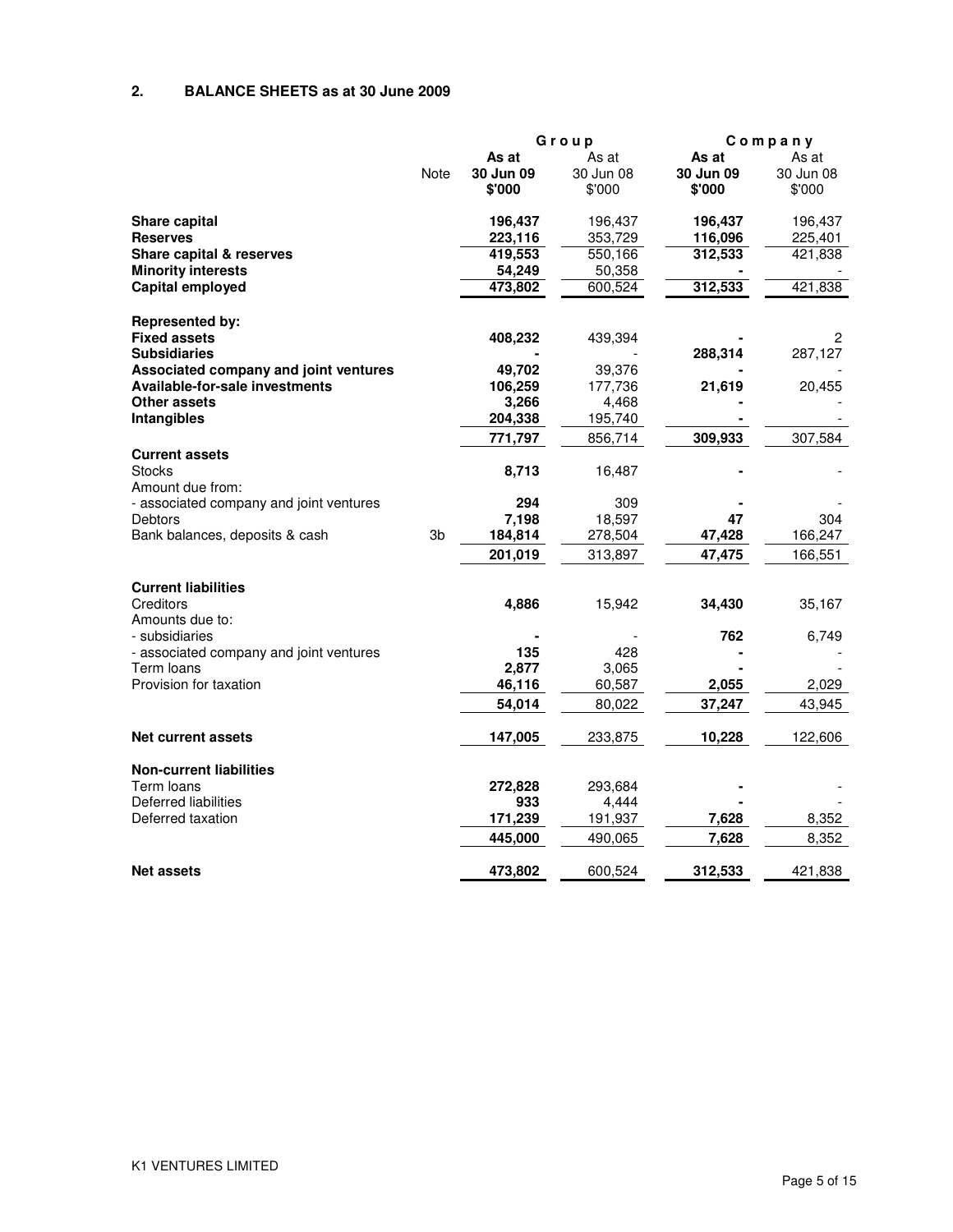#### **NOTES TO BALANCE SHEETS**

#### 2a. Group's borrowings and debt securities

(i) Amount repayable in one year or less, or on demand

| As at 30 Jun 09 |                  | As at 30 Jun 08 |           |
|-----------------|------------------|-----------------|-----------|
| <b>Secured</b>  | <b>Unsecured</b> | Secured         | Unsecured |
| \$'000          | \$'000           | \$'000          | \$'000    |
| 2.877           |                  | 3.065           |           |

#### (ii) Amount repayable after one year

| As at 30 Jun 09 |                  | As at 30 Jun 08 |           |
|-----------------|------------------|-----------------|-----------|
| <b>Secured</b>  | <b>Unsecured</b> | Secured         | Unsecured |
| \$'000          | \$'000           | \$'000          | \$'000    |
| 272.828         |                  | 293,684         |           |

#### (iii) Details of any collateral

The term loans pertained to debt financing taken up by Helm and are pledged against the assets of Helm. The net book value of the fixed assets and other assets pledged to financial institutions amounted to \$515 million (June 2008: \$527 million).

#### 2b. Net asset value

|                                                  | <b>GROUP</b> |           |           | <b>COMPANY</b> |           |           |  |
|--------------------------------------------------|--------------|-----------|-----------|----------------|-----------|-----------|--|
|                                                  | As at        | As at     |           | As at          | As at     |           |  |
|                                                  | 30 Jun 09    | 30 Jun 08 | $+$ /(-)% | 30 Jun 09      | 30 Jun 08 | $+/(-)$ % |  |
|                                                  |              |           |           |                |           |           |  |
| Net asset value<br>per Ordinary Share #          | \$0.19       | \$0.25    | (24.00)   | \$0.14         | \$0.19    | (26.32)   |  |
| Net tangible asset value<br>per Ordinary Share # | \$0.10       | \$0.16    | (37.50)   | \$0.14         | \$0.19    | (26.32)   |  |

# Based on issued share capital of 2,165,603,003 ordinary shares as at the end of the financial period (June 2008: 2,165,603,003).

#### 2c. Balance sheet review

Group shareholders' funds decreased from \$550.2 million as at 30 June 2008 to \$419.6 million as at 30 June 2009. The \$130.6 million decrease was driven by a dividend distribution of \$108.3 million in November 2008 and a downward revaluation of the Group's investment in McMoRan Exploration Co. ("MMR") partially offset by a net increase in translation reserves and retained profits for the year.

Group total assets of \$972.8 million at 30 June 2009 were \$197.8 million less than at 30 June 2008. The decrease in total assets was primarily due to a decrease of \$93.7 million in cash principally related to the dividend distribution, the pay down of Helm's term loan, and payment of income taxes. The decrease is further attributed to the reduction in valuation of the Group's investment in MMR partially offset by positive foreign translation adjustments.

Group total liabilities decreased by \$71.1 million to \$499.0 million as of 30 June 2009 compared to \$570.1 million at 30 June 2008. This decrease was driven by the reduction of Helm's term loan and a decline in deferred taxation and provision for taxation partially offset by foreign translation adjustments.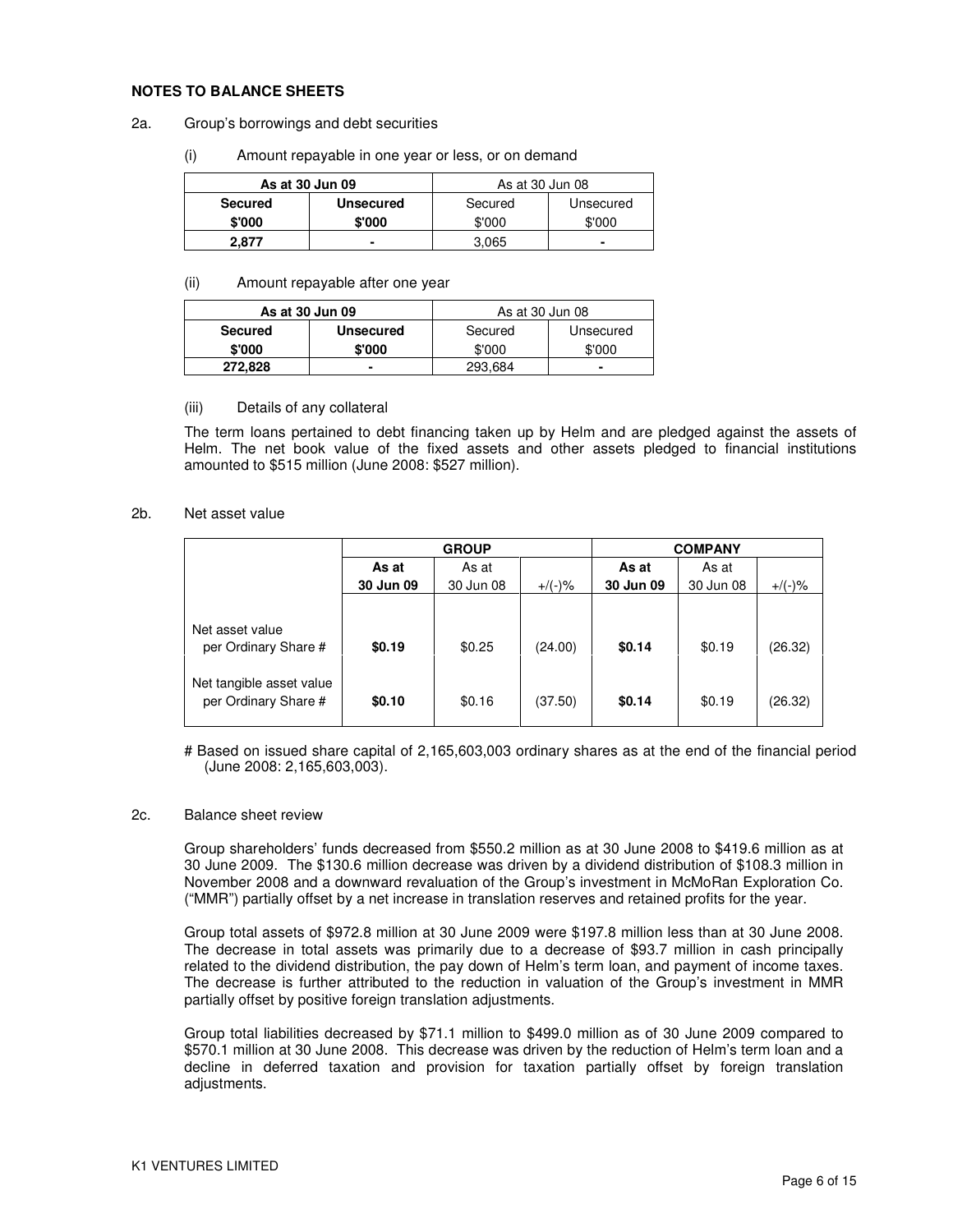# **3. CONSOLIDATED CASHFLOW STATEMENT for the year ended 30 June 2009**

|                                                                                                                          | Note | 1 Jul 08<br>to<br>30 Jun 09<br>\$'000 | 1 Jul 07<br>to<br>30 Jun 08<br>\$'000 |
|--------------------------------------------------------------------------------------------------------------------------|------|---------------------------------------|---------------------------------------|
| <b>CASH FLOWS FROM OPERATING ACTIVITIES</b>                                                                              |      |                                       |                                       |
| Operating profit<br>Continuing operations<br>Discontinued operations                                                     |      | 4,460                                 | 166,688<br>4,570                      |
|                                                                                                                          |      | 4,460                                 | 171,258                               |
| Adjustments:<br>Depreciation and amortisation                                                                            |      |                                       |                                       |
| Dividend income (non cash)                                                                                               |      | 53,738                                | 48,309<br>(961)                       |
| Profit on disposal of subsidiary                                                                                         |      |                                       | (3, 115)                              |
| Profit on disposal of fixed assets                                                                                       |      | (3,657)                               | (10, 049)                             |
| Profit on sale of investments                                                                                            |      | (1, 496)                              | (128, 690)                            |
| Cash flow from operations before changes in working capital<br>Working capital changes:                                  |      | 53,045                                | 76,752                                |
| <b>Stocks</b>                                                                                                            |      | 3,605                                 | (1,552)                               |
| Debtors<br>Creditors                                                                                                     |      | 15,171<br>(13, 593)                   | (8,085)                               |
| Translation of foreign subsidiaries and others                                                                           |      | 203                                   | 6,863<br>(15, 827)                    |
| Cash from operations                                                                                                     |      | 58,431                                | 58,151                                |
| Interest paid                                                                                                            |      | (13,092)                              | (26, 979)                             |
| Income taxes paid                                                                                                        |      | (25, 338)                             | (25, 287)                             |
| Net cash from operating activities                                                                                       |      | 20,001                                | 5,885                                 |
| <b>CASH FLOWS FROM INVESTING ACTIVITIES</b>                                                                              |      |                                       |                                       |
| Disposal of subsidiary                                                                                                   | 3a   |                                       | 68,921                                |
| Purchase of fixed assets                                                                                                 |      | (16, 836)                             | (68, 281)                             |
| Proceeds from disposal of fixed assets                                                                                   |      | 37,132                                | 43,479                                |
| Proceeds from distribution from associated company<br>Net proceeds from disposal and capital distribution of investments |      | 4,711<br>12,207                       | 44,421<br>209,662                     |
| Purchase of investment                                                                                                   |      | (5,000)                               | (19,690)                              |
| Net cash from investing activities                                                                                       |      | 32,214                                | 278,512                               |
| <b>CASH FLOWS FROM FINANCING ACTIVITIES</b>                                                                              |      |                                       |                                       |
| Proceeds from share issue                                                                                                |      |                                       | 5,320                                 |
| Repayment of term loans                                                                                                  |      | (39, 698)                             | (113, 244)                            |
| Capital distribution                                                                                                     |      |                                       | (127, 657)                            |
| Dividend paid to shareholders of the Company                                                                             |      | (108, 280)                            | (64, 968)                             |
| Net cash used in financing activities                                                                                    |      | (147, 978)                            | (300, 549)                            |
| Net decrease in cash and cash equivalents                                                                                |      | (95, 763)                             | (16, 152)                             |
| Cash and cash equivalents at beginning of year                                                                           |      | 277,799                               | 305,795                               |
| Effects of exchange rate changes on cash and cash equivalents                                                            |      | 2,778                                 | (11, 844)                             |
| Cash and cash equivalents at end of year                                                                                 | 3b   | 184,814                               | 277,799                               |
| <b>Restricted cash</b>                                                                                                   | 3b   |                                       | 705                                   |
|                                                                                                                          |      | 184,814                               | 278,504                               |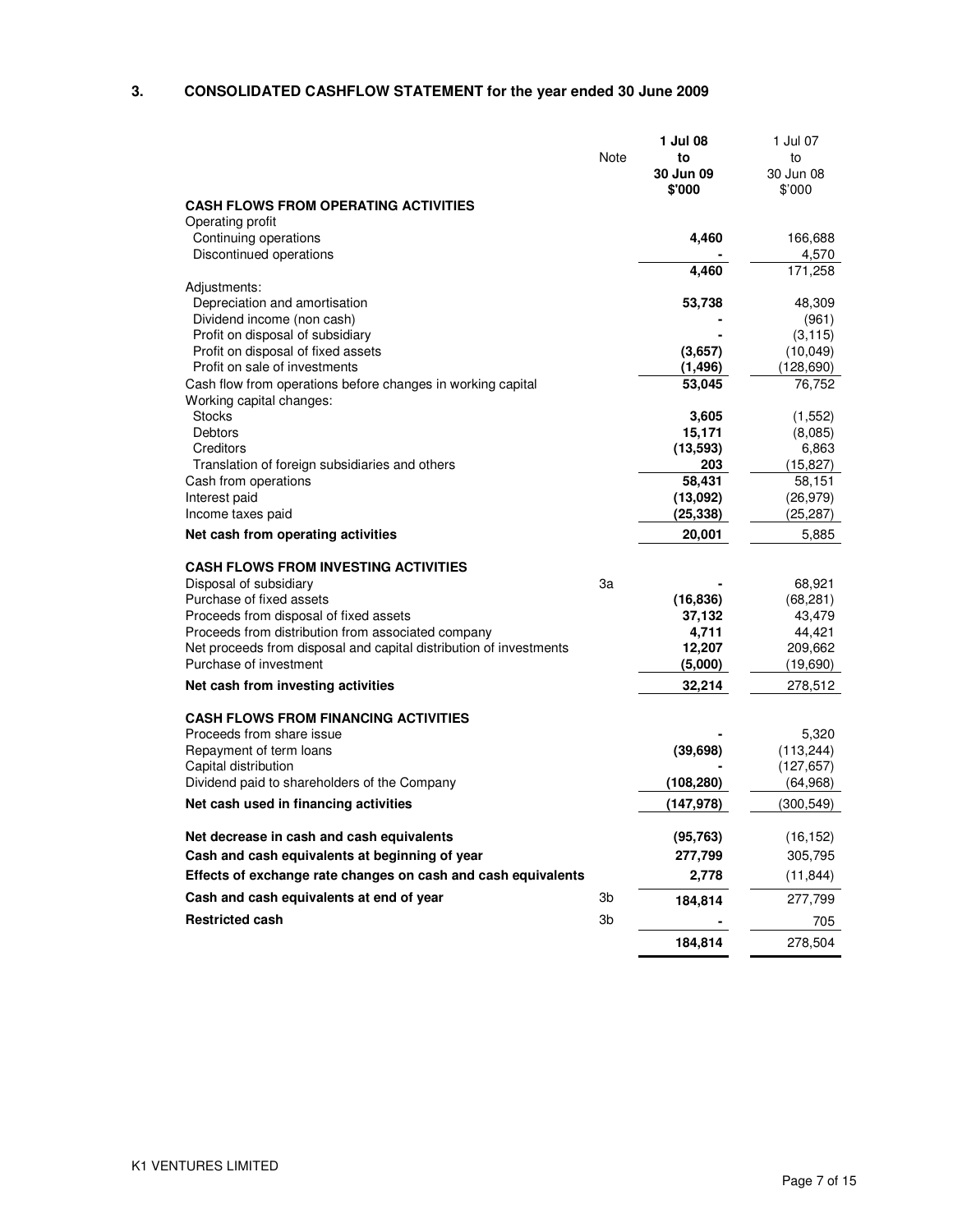### **NOTES TO CONSOLIDATED CASHFLOW STATEMENT**

## 3a. Disposal of subsidiary

The fair values of net assets and liabilities of a subsidiary disposed were as follows:

|                                            | 1 Jul 07<br>to |
|--------------------------------------------|----------------|
|                                            | 30 Jun 08      |
|                                            | \$'000         |
| Fixed assets                               | (37, 933)      |
| Intangibles                                | (13,029)       |
| Other assets                               | (564)          |
| Debtors                                    | (7, 489)       |
| <b>Stock</b>                               | (10, 847)      |
| Bank balances and cash                     | (990)          |
| Creditors                                  | 9,809          |
| Provision for taxation                     | 165            |
| Deferred taxation                          | (308)          |
| Deferred liabilities                       | 2,113          |
| Foreign exchange translation reserves      | (7,723)        |
|                                            | (66,796)       |
| Net profit on disposal                     | (3, 115)       |
| Sales Proceeds                             | (69, 911)      |
| Add: Bank balance and cash disposed        | 990            |
| Cash flow on disposal net of cash disposed | (68,921)       |

### 3b. Bank balances, deposits and cash

|                                                                                                | 1 Jul 08<br>to<br>30 Jun 09<br>\$'000 | 1 Jul 07<br>to<br>30 Jun 08<br>\$'000 |
|------------------------------------------------------------------------------------------------|---------------------------------------|---------------------------------------|
| Bank balances, deposits and cash<br>Deposits with related parties<br>Cash and cash equivalents | 111,815<br>72,999<br>184,814          | 100,407<br>177,392<br>277,799         |
| Restricted cash held under escrow                                                              | 184,814                               | 705<br>278,504                        |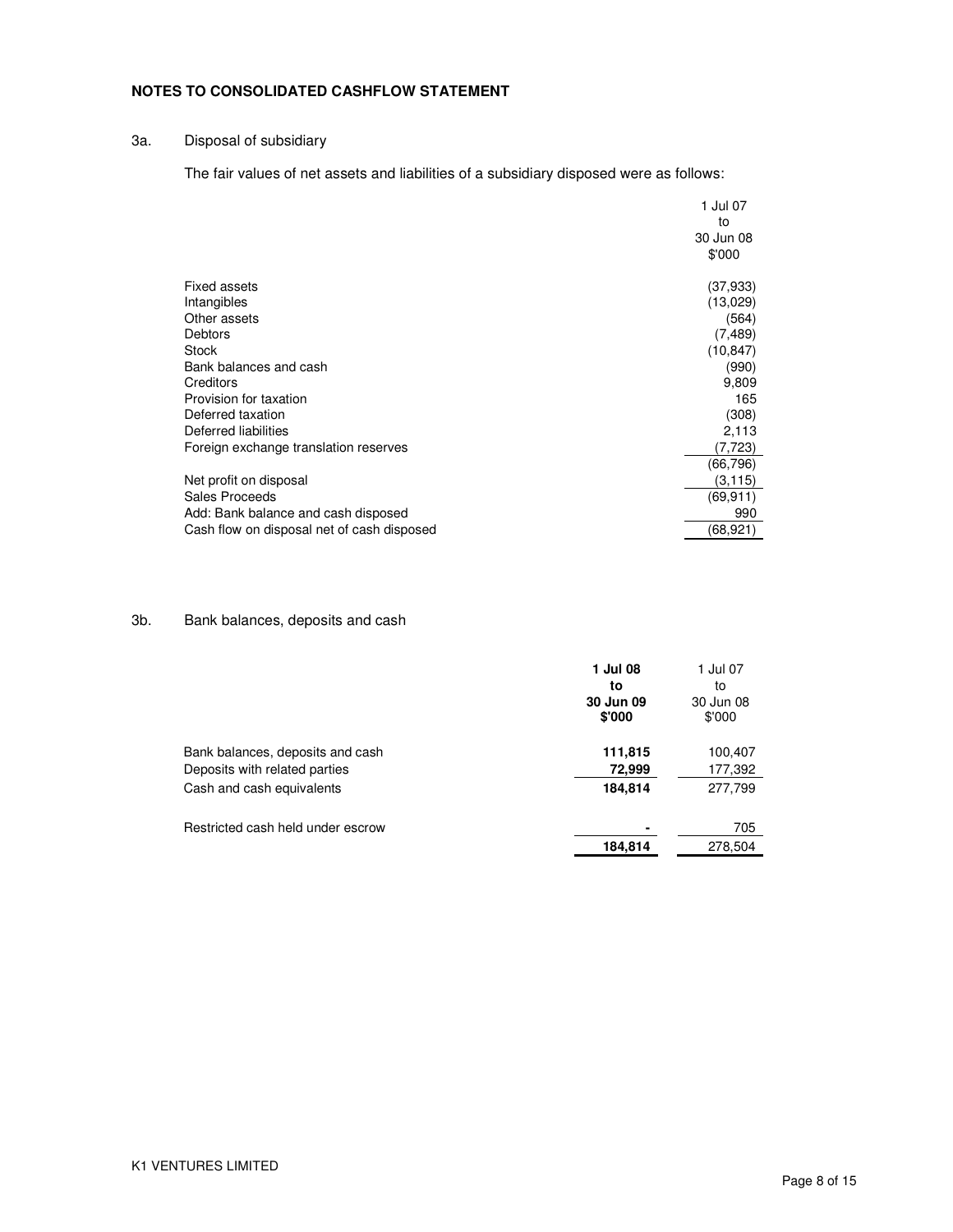# **4. STATEMENTS OF CHANGES IN EQUITY**

# 4a. Group Statement of Changes in Equity for the year ended 30 June 2009

|                                          | Attributable to equity holders of the Company |                 |                    |                 |                 |                 |                 |
|------------------------------------------|-----------------------------------------------|-----------------|--------------------|-----------------|-----------------|-----------------|-----------------|
|                                          | Foreign                                       |                 |                    |                 |                 |                 |                 |
|                                          |                                               |                 | <b>Exchange</b>    |                 | <b>Share</b>    |                 |                 |
|                                          | <b>Share</b>                                  | Capital         | <b>Translation</b> | Revenue         | Capital &       | <b>Minority</b> | Capital         |
|                                          | Capital                                       | <b>Reserves</b> | <b>Account</b>     | <b>Reserves</b> | <b>Reserves</b> | Interests       | <b>Employed</b> |
|                                          | \$'000                                        | \$'000          | \$'000             | \$'000          | \$'000          | \$'000          | \$'000          |
| 2009                                     |                                               |                 |                    |                 |                 |                 |                 |
| As at 1 July 2008                        | 196,437                                       | 48,493          | (56,998)           | 362,234         | 550,166         | 50,358          | 600,524         |
| Fair value changes on                    |                                               |                 |                    |                 |                 |                 |                 |
| available-for-sale investment            |                                               | (44, 949)       |                    |                 | (44, 949)       |                 | (44, 949)       |
| Fair value gain realised and transferred |                                               |                 |                    |                 |                 |                 |                 |
| to profit and loss account upon disposal |                                               |                 |                    |                 |                 |                 |                 |
| of investment                            |                                               | (1, 143)        |                    |                 | (1, 143)        |                 | (1, 143)        |
| Fair value changes on cashflow hedges    |                                               | 415             |                    |                 | 415             |                 | 415             |
| Exchange differences arising on          |                                               |                 |                    |                 |                 |                 |                 |
| consolidation                            |                                               |                 | 18,043             |                 | 18,043          | 3,263           | 21,306          |
| Currency translation gain transferred to |                                               |                 |                    |                 |                 |                 |                 |
| profit and loss account                  |                                               |                 | (9)                | 4               | (5)             |                 | (5)             |
| Net (loss)/gain not recognised in        |                                               |                 |                    |                 |                 |                 |                 |
| profit & loss account                    |                                               | (45, 677)       | 18,034             | 4               | (27, 639)       | 3,263           | (24, 376)       |
| Profit for the year                      |                                               |                 |                    | 5,306           | 5,306           | 635             | 5,941           |
| Dividend paid                            |                                               |                 | ۰                  | (108, 280)      | (108, 280)      |                 | (108, 280)      |
| Capital distribution                     |                                               |                 |                    |                 |                 | (7)             | (7)             |
| As at 30 June 2009                       | 196,437                                       | 2,816           | (38, 964)          | 259,264         | 419,553         | 54,249          | 473,802         |

| 2008                                                                                 |            |           |           |                          |            |         |            |
|--------------------------------------------------------------------------------------|------------|-----------|-----------|--------------------------|------------|---------|------------|
| As at 1 July 2007                                                                    | 318,774    | 43,084    | (37, 553) | 355,023                  | 679,328    | 48,414  | 727,742    |
| Fair value changes on                                                                |            |           |           |                          |            |         |            |
| available-for-sale investments                                                       |            | 63,076    |           |                          | 63,076     |         | 63,076     |
| Fair value gain realised and transferred<br>to profit and loss account upon disposal |            |           |           |                          |            |         |            |
| of investment                                                                        |            | (56, 975) |           | $\overline{\phantom{a}}$ | (56, 975)  |         | (56, 975)  |
| Fair value changes on cashflow hedges                                                |            | (692)     |           |                          | (692)      |         | (692)      |
| Exchange differences arising on                                                      |            |           |           |                          |            |         |            |
| consolidation                                                                        |            |           | (33, 817) | $\overline{\phantom{a}}$ | (33, 817)  | (5,918) | (39, 735)  |
| Currency translation loss transferred to                                             |            |           |           |                          |            |         |            |
| profit and loss account                                                              |            |           | 14,372    |                          | 14,372     |         | 14,372     |
| Net gain/(loss) not recognised in                                                    |            |           |           |                          |            |         |            |
| profit & loss account                                                                |            | 5,409     | (19, 445) |                          | (14,036)   | (5,918) | (19, 954)  |
| Profit for the year                                                                  |            |           |           | 72,179                   | 72,179     | 7,847   | 80,026     |
| Dividend paid                                                                        |            |           |           | (64, 968)                | (64, 968)  |         | (64, 968)  |
| Capital distribution                                                                 | (127, 657) |           |           | $\overline{\phantom{a}}$ | (127, 657) | 15      | (127, 642) |
| Shares issued                                                                        | 5,320      |           |           |                          | 5,320      |         | 5,320      |
| As at 30 June 2008                                                                   | 196,437    | 48,493    | (56,998)  | 362,234                  | 550,166    | 50,358  | 600,524    |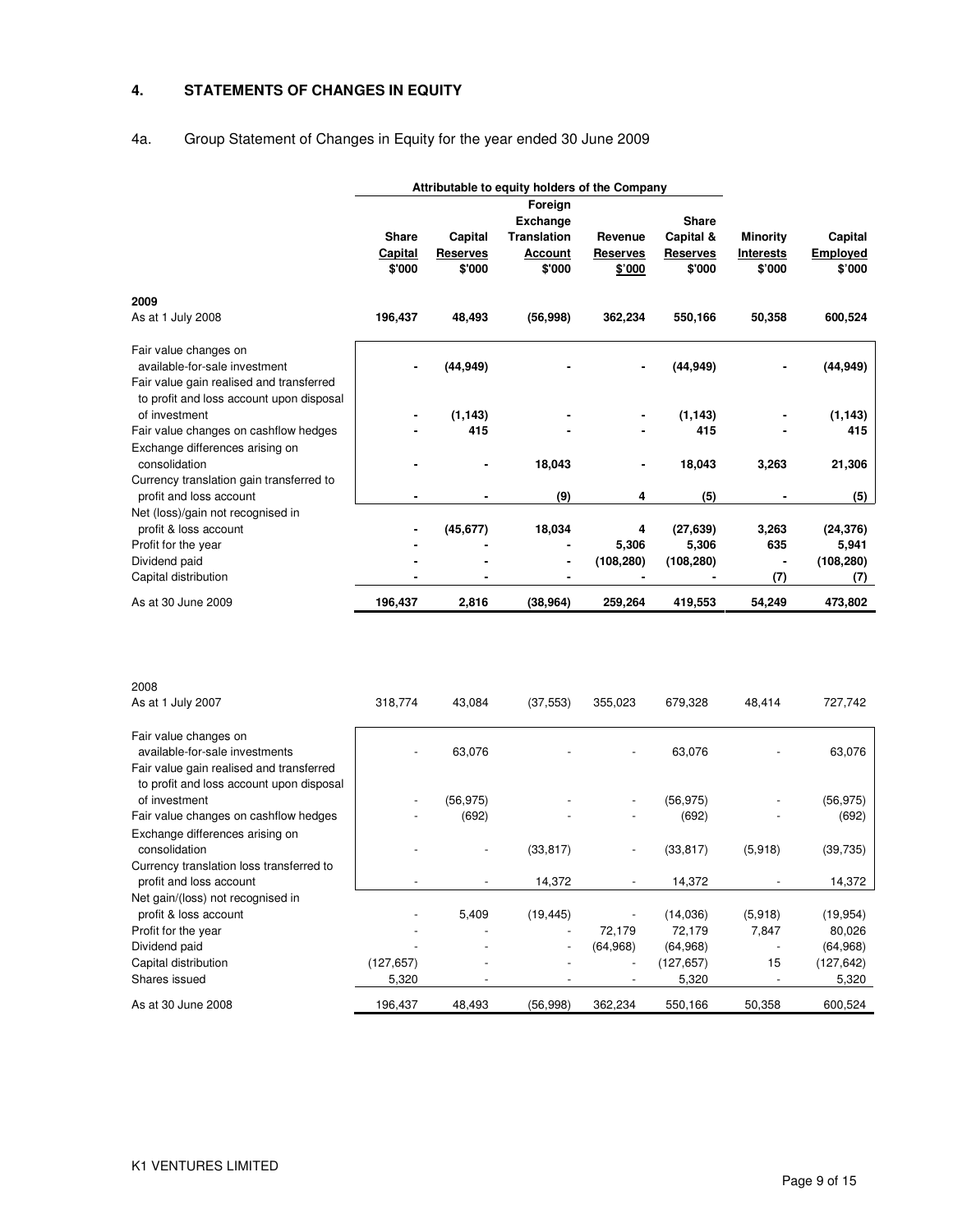#### 4b. Company Statement of Changes in Equity for the year ended 30 June 2009

|                                                                                                                                                         | <b>Share</b><br>Capital<br>\$'000 | Capital<br><b>Reserves</b><br>\$'000 | Revenue<br><b>Reserves</b><br>\$'000 | <u>Total</u><br>\$'000                              |
|---------------------------------------------------------------------------------------------------------------------------------------------------------|-----------------------------------|--------------------------------------|--------------------------------------|-----------------------------------------------------|
| 2009                                                                                                                                                    | 196,437                           | 5,351                                | 220,050                              | 421,838                                             |
| As at 1 July 2008<br>Fair value changes on available-<br>for-sale investments<br>Fair value gain realised and<br>transferred to profit and loss         |                                   | (1,731)                              |                                      | (1,731)                                             |
| account upon disposal of<br>investment                                                                                                                  |                                   | (1, 143)                             |                                      | (1, 143)                                            |
| Net loss not recognised in<br>the profit and loss account<br>Profit for the year<br>Dividend paid                                                       |                                   | (2,874)                              | 1,849<br>(108, 280)                  | (2,874)<br>1,849<br>(108,280)                       |
| As at 30 June 2009                                                                                                                                      | 196,437                           | 2,477                                | 113,619                              | 312,533                                             |
| 2008<br>As at 1 July 2007<br>Fair value changes on available-<br>for-sale investments<br>Fair value gain realised and<br>transferred to profit and loss | 318,774                           | 6,211<br>5,174                       | 257,216                              | 582,201<br>5.174                                    |
| account upon disposal of<br>investment                                                                                                                  |                                   | (6,034)                              |                                      | (6,034)                                             |
| Net loss not recognised in<br>the profit and loss account<br>Profit for the year<br>Capital distribution<br>Dividend paid<br>Shares issued              | (127, 657)<br>5,320               | (860)                                | 27,802<br>(64, 968)                  | (860)<br>27,802<br>(127, 657)<br>(64, 968)<br>5,320 |
| As at 30 June 2008                                                                                                                                      | 196,437                           | 5,351                                | 220,050                              | 421,838                                             |

#### 4c. Share capital

Since 30 June 2008, no shares were issued by virtue of the exercise of options to take up unissued shares of the Company. As at 30 June 2009, there were unexercised options for 140,000 (June 2008: 215,000) of unissued ordinary shares under the Keppel Marine Share Option Scheme 1990.

The issued share capital of the Company as at 30 June 2009 was 2,165,603,003 ordinary shares.

As at 30 June 2009, the Company was not holding any treasury shares.

### **5. AUDIT**

The financial statements have not been audited nor reviewed by the Company's auditors.

#### **6. AUDITORS' REPORT**

Not applicable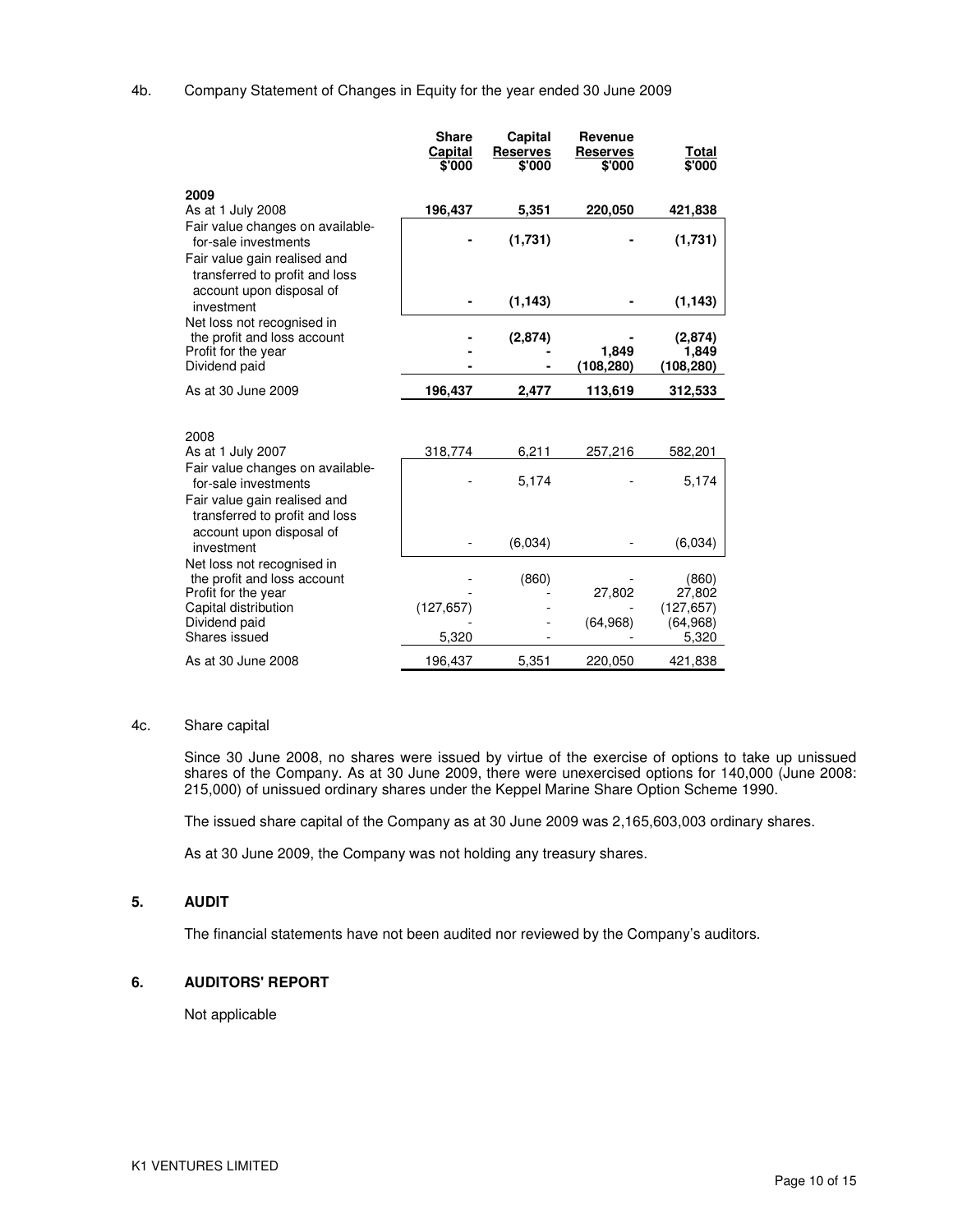### **7. ACCOUNTING POLICIES**

The Group has applied the same accounting policies and methods of computation in the financial statements for the current financial period compared with those of the audited financial statements as at 30 June 2008.

#### **8. CHANGES IN THE ACCOUNTING POLICIES**

Not applicable.

#### **9. REVIEW OF GROUP PERFORMANCE**

Group revenue from continuing operations was \$99.1 million for FY2009 as compared to \$350.2 million in the prior year. The decline in revenue was mainly driven by the prior year sales of MMR shares and Helm's investment in DM&E, which totaled \$95.9 million and \$93.8 million, respectively in addition to a decrease in Helm's leasing revenue and interest income from fixed deposits.

Group operating profit from continuing operations was \$4.5 million for FY2009 as compared to \$166.7 million in the prior year. The decline in group operating profit from continuing operations was mainly attributable to the prior year gains from the sale of investments, and lower operating profit from Helm.

Group profit before tax from continuing operations was \$6.1 million for FY2009 as compared to \$136.5 million in the prior year. The decline in profit before tax was driven by a decrease in operating profit as explained above partially offset by lower finance expenses, improved results from Helm's associated company and joint ventures, and foreign exchange movements.

The Group's EBITDA from continuing operations for FY2009 was \$73.4 million as compared to \$209.8 million in the prior year. The decrease in EBITDA was driven in most part by the gains on the prior year sales of MMR shares and DM&E and lower leasing revenue from Helm.

Profit attributable to shareholders from continuing operations for the year ended 30 June 2009 was \$5.3 million as compared to \$72.9 million in the prior year.

Basic earnings per share for the year ended 30 June 2009 decreased to 0.25 cents from 3.37 cents.

 In the opinion of the Directors, no factor has arisen between 30 June 2009 and the date of this report which would materially affect the results of the Group and the Company for the year just ended.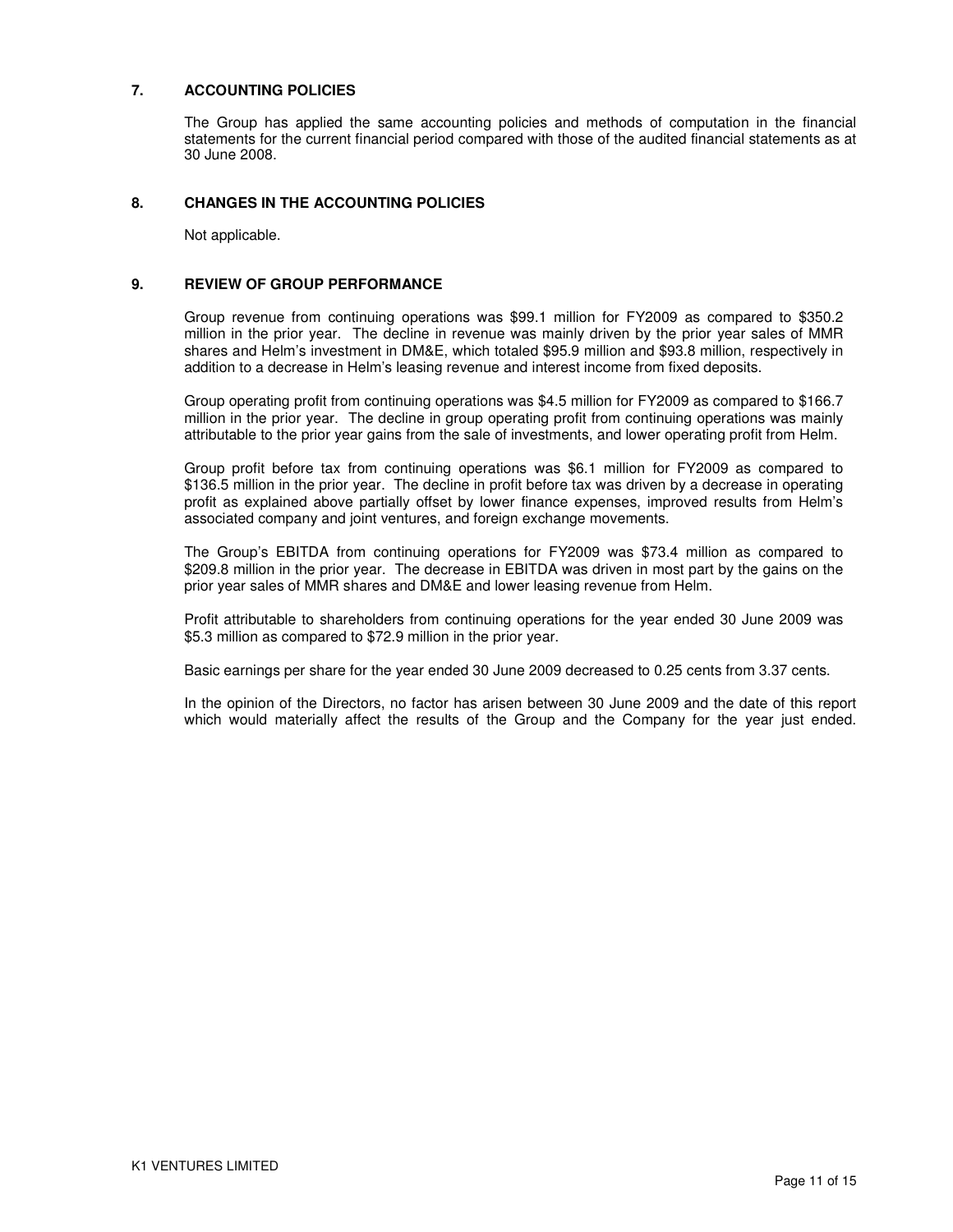### **10. VARIANCE FROM PROSPECT STATEMENT**

No material variance from previous statement.

### **11. PROSPECTS**

The Group's operating subsidiary, Helm Holding Corporation, is expected to continue to see weakness in rail traffic volumes.

Management will continue to be pro-active with the current investments and focus on shareholder value enhancement.

### **12. DIVIDEND/CAPITAL DISTRIBUTION**

#### 12a. Current Financial Period Reported On

Any dividend recommended for the current financial period reported on? Yes

The Board of Directors is pleased to recommend a tax exempt one-tier final dividend of 0.75 cents per share, in respect of the financial year ended 30 June 2009 for approval by shareholders at the next Annual General Meeting to be convened.

#### 12b. Corresponding Period of the Immediately Preceding Financial Year

For the preceding financial year, an interim one-tier exempt special dividend of 3 cents per share and a tax exempt one-tier final dividend of 5 cents per share in respect of the year ended 30 June 2008 were paid on 3 March 2008 and 18 November 2008 respectively.

### 12c. Date Payable

The proposed final dividend, if approved at the Annual General Meeting to be held on 29 October 2009, will be paid on 18 November 2009.

#### 12d. Books Closure Date

Notice is hereby given that, the Share Transfer Books and Register of Members of the Company will be closed on 6 November 2009 for the preparation of dividend warrants. Duly completed transfers in respect of ordinary shares in the capital of the Company ("Shares") received by the Company's Registrar, B.A.C.S. Private Limited, at 63 Cantonment Road, Singapore 089758 up to 5.00 p.m. on 5 November 2009 will be registered to determine shareholders' entitlement to the proposed final dividend. Members whose Securities Accounts with The Central Depository (Pte) Limited are credited with Shares at 5.00 pm on 5 November 2009 will be entitled to the proposed final dividend.

### 12e. Total Annual Dividend

|                          | 1 Jul 08<br>to<br>30 Jun 09<br>\$'000 | 1 Jul 07<br>to<br>30 Jun 08<br>\$7000 |
|--------------------------|---------------------------------------|---------------------------------------|
| Final dividend *         | 16,242                                | 108,280                               |
| Interim special dividend |                                       | 64,968                                |
|                          | 16,242                                | 173,248                               |

 \* 2009 final dividend is estimated based on share capital of 2,165,603,003 ordinary shares at the end of the financial year.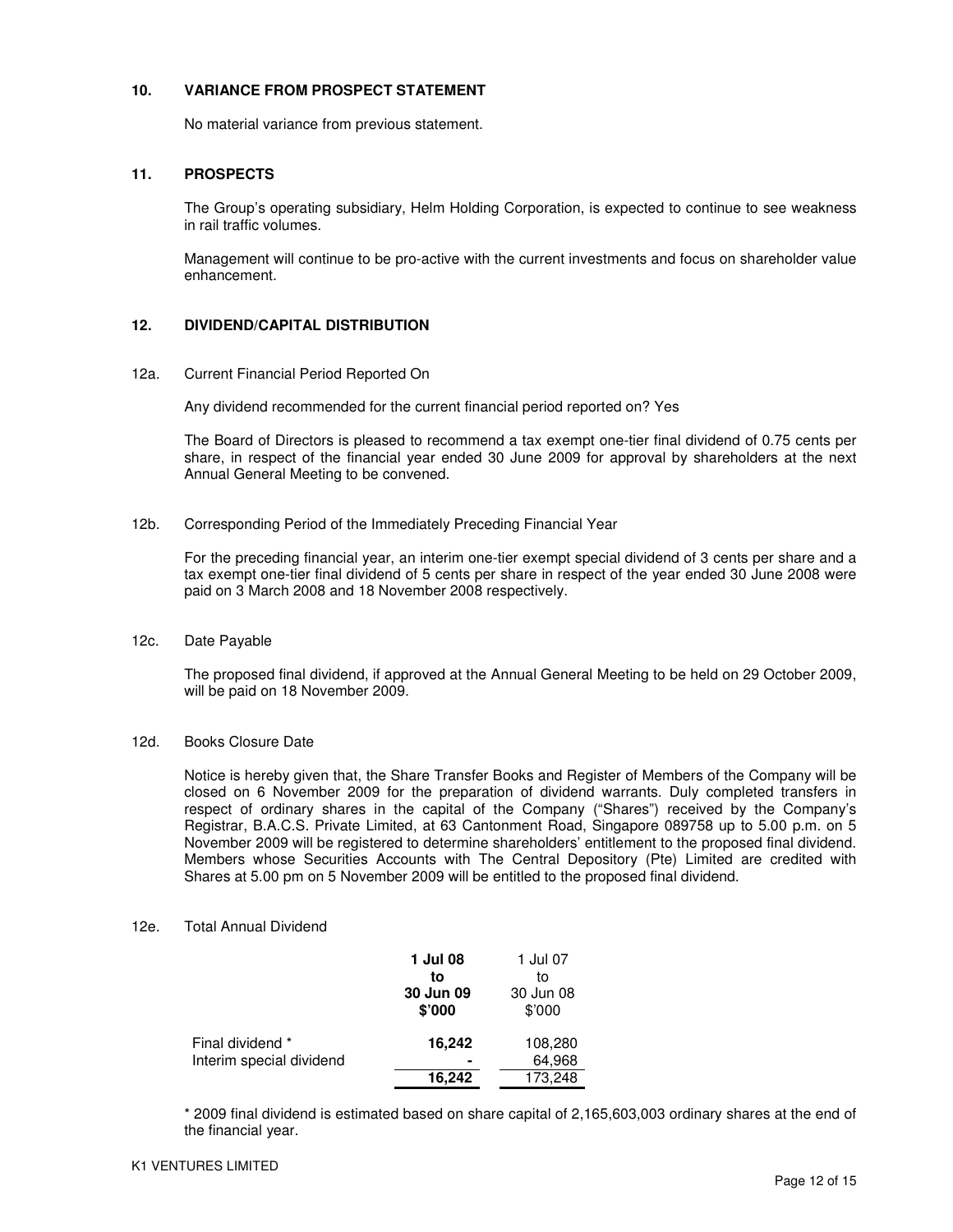#### **13. SEGMENT ANALYSIS**

#### **BUSINESS SEGMENT**

The Group has segmented its continuing operations into Transportation Leasing and Investments. The Transportation Leasing segment represents Helm's locomotive and railcar leasing business in North America. The Group's Investment activities consist of the Group's investments in quoted and unquoted investments.

Discontinued Operations reflects the Group's activities in Mid Pac, the retail gasoline operations in Hawaii, which was disposed on 31 August 2007.

#### **2009**

|                                                                                                                                     | Transportation<br>Leasing<br>\$'000 | Investments<br>\$'000       | Total<br>\$'000                       |
|-------------------------------------------------------------------------------------------------------------------------------------|-------------------------------------|-----------------------------|---------------------------------------|
| Revenue                                                                                                                             | 96,067                              | 3.065                       | 99,132                                |
| <b>Results</b><br>Operating profit/(loss)<br>Finance expenses<br>Foreign exchange gain<br>Share of results of                       | 5,549<br>(13,553)                   | (1,089)<br>(1)<br>2,778     | 4,460<br>(13, 554)<br>2,778           |
| associated company<br>and joint ventures                                                                                            | 12,452                              |                             | 12,452                                |
| Profit before taxation                                                                                                              | 4,448                               | 1.688                       | 6.136                                 |
| <b>Other information</b><br>Segment assets<br>Investment in<br>associated company<br>and joint ventures<br>Tax recoverable<br>Total | 673,728<br>49,702<br>723,430        | 246,951<br>2,435<br>249,386 | 920,679<br>49,702<br>2,435<br>972,816 |
| Segment liabilities<br>Net tax provision &<br>deferred taxation<br>Total                                                            | 280,594<br>168,489<br>449,083       | 1,065<br>48,866<br>49.931   | 281,659<br>217,355<br>499,014         |
| Net assets                                                                                                                          | 274,347                             | 199,455                     | 473,802                               |
| Capital expenditure<br>Depreciation and                                                                                             | 16,836                              |                             | 16,836                                |
| amortisation                                                                                                                        | (53,721)                            | (17)                        | (53,738)                              |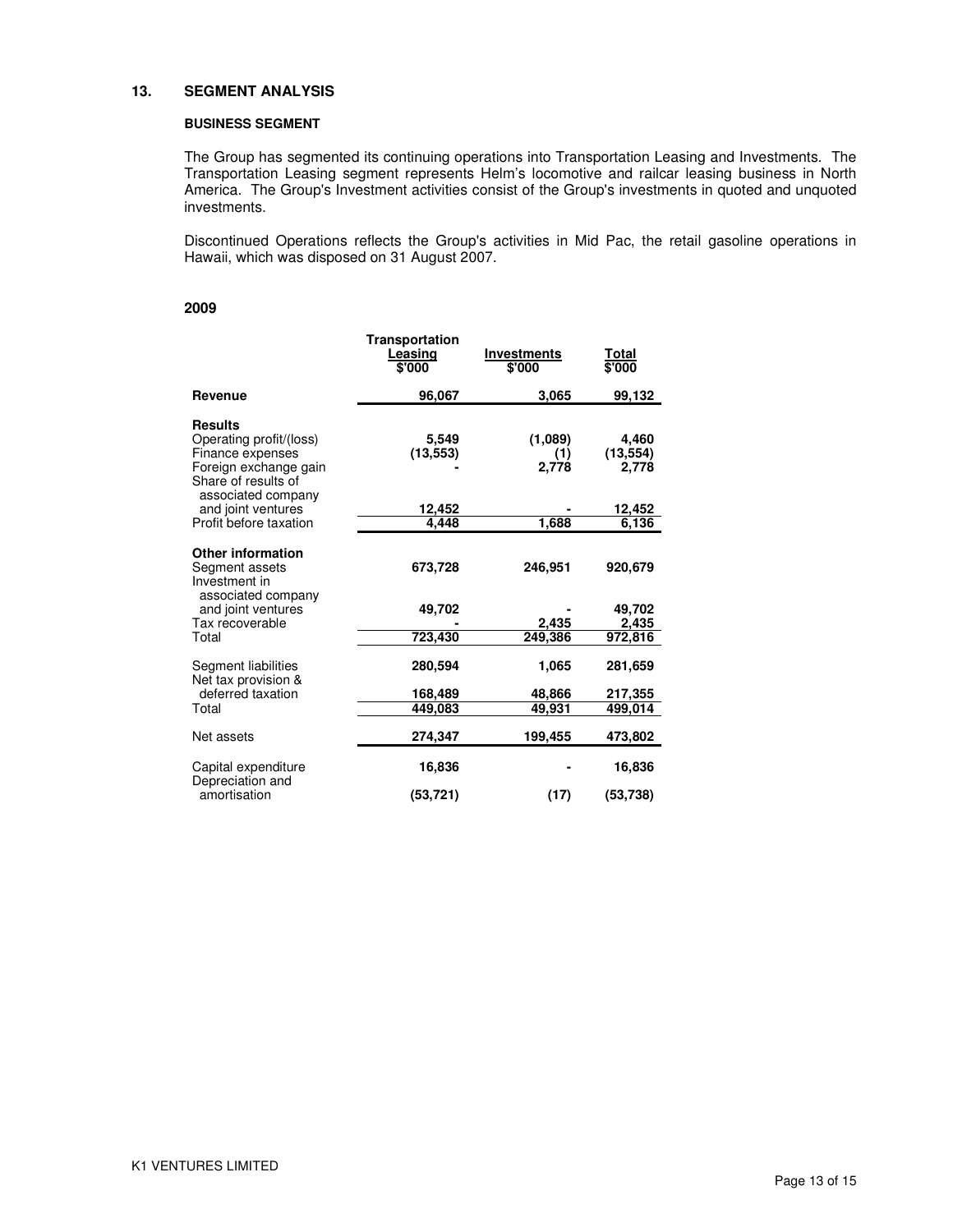|                                                                                                                              | <b>Continuing Operations</b>        |                       |                                   | Discontinued<br>Operations | Total<br>Operations               |
|------------------------------------------------------------------------------------------------------------------------------|-------------------------------------|-----------------------|-----------------------------------|----------------------------|-----------------------------------|
|                                                                                                                              | Transportation<br>Leasing<br>\$'000 | Investments<br>\$'000 | Total<br>\$'000                   | Midpac<br>\$'000           | \$'000                            |
| Revenue                                                                                                                      | 233,457                             | 116,776               | 350,233                           | 115,869                    | 466,102                           |
| <b>Results</b><br>Operating profit<br>Finance expenses<br>Foreign exchange loss<br>Share of results of<br>associated company | 86,305<br>(25, 534)                 | 80,383<br>(11, 844)   | 166,688<br>(25, 534)<br>(11, 844) | 4,570                      | 171,258<br>(25, 534)<br>(11, 844) |
| and joint ventures                                                                                                           | 7,217                               |                       | 7,217                             |                            | 7,217                             |
| Profit before taxation                                                                                                       | 67,988                              | 68,539                | 136,527                           | 4,570                      | 141,097                           |
| <b>Other information</b><br>Segment assets<br>Investment in<br>associated company                                            | 688,573                             | 442,449               | 1,131,022                         |                            | 1,131,022                         |
| and joint ventures                                                                                                           | 39,376                              |                       | 39,376                            |                            | 39,376                            |
| Tax recoverable                                                                                                              |                                     | 213                   | 213                               |                            | 213                               |
| Total                                                                                                                        | 727,949                             | 442,662               | 1,170,611                         |                            | 1,170,611                         |
| Segment liabilities<br>Net tax provision &                                                                                   | 313,608                             | 3,955                 | 317,563                           |                            | 317,563                           |
| deferred taxation                                                                                                            | 159,982                             | 92,542                | 252,524                           |                            | 252,524                           |
| Total                                                                                                                        | 473,590                             | 96,497                | 570,087                           | ÷.                         | 570,087                           |
| Net assets                                                                                                                   | 254,359                             | 346,165               | 600,524                           |                            | 600,524                           |
| Capital expenditure<br>Depreciation and                                                                                      | 67,841                              |                       | 67,841                            | 440                        | 68,281                            |
| amortisation                                                                                                                 | (47, 715)                           | (44)                  | (47, 759)                         | (550)                      | (48, 309)                         |

### **GEOGRAPHICAL SEGMENT**

The Group's two business segments operate in three main geographical areas. The operating activities and investment activities are predominately in the USA. There are also investment activities in Hong Kong. Singapore is the home country of the Company and its assets are mainly cash and cash equivalents.

| 2009                                                                                           | <b>Singapore</b><br>\$'000 | USA<br>\$'000               | China /<br><b>Hong Kong</b><br>\$'000 | <b>Others</b><br>\$'000 | Total<br>\$'000             |
|------------------------------------------------------------------------------------------------|----------------------------|-----------------------------|---------------------------------------|-------------------------|-----------------------------|
| <b>Continuing operations</b><br><b>External sales</b><br>Segment assets<br>Capital expenditure | 480<br>104,570             | 96,590<br>794,456<br>16,836 | 669<br>17,753                         | 1,393<br>3,900          | 99,132<br>920,679<br>16,836 |
| 2008                                                                                           | Singapore<br>\$'000        | <b>USA</b><br>\$'000        | China /<br>Hong Kong<br>\$'000        | Others<br>\$'000        | Total<br>\$'000             |
| <b>Continuing operations</b>                                                                   |                            |                             |                                       |                         |                             |
| External sales                                                                                 | 499                        | 339.015                     | 3.492                                 | 7.227                   | 350,233                     |
| Segment assets                                                                                 | 75,934                     | 890,071                     | 156.743                               | 8,274                   | 1,131,022                   |
| Capital expenditure                                                                            |                            | 67.841                      |                                       |                         | 67.841                      |
| <b>Discontinued operations</b>                                                                 |                            |                             |                                       |                         |                             |
| External sales<br>Capital expenditure                                                          |                            | 115,869<br>440              |                                       |                         | 115,869<br>440              |